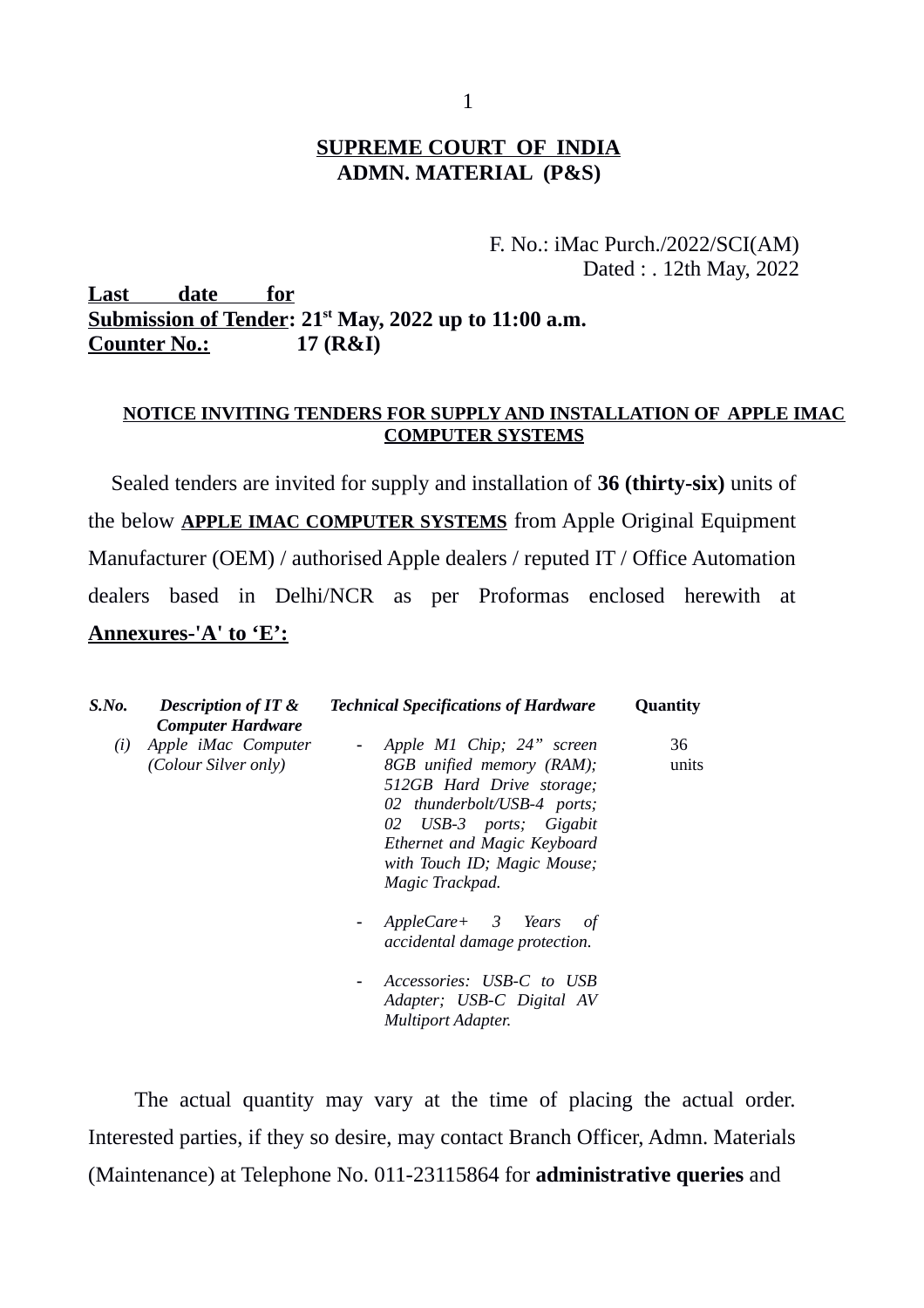Branch Officer, Computer Cell at Telephone No. 011 - 23115949 for **technical queries**, or personally visit at Registry's **Reception Counter No. 17 (R&I)** near PRO Office for any clarification on any working day between 10:30 A.M. and 4:00. P.M. (except Saturdays, Sundays and Holidays).

#### **A. TENDER**

1. The tenderer is required to quote lowest rates as per **Annexure 'D'** enclosed herewith.

2. **Three separate Sealed Envelopes** should be used for submitting the tender superscribed with **(a) "Earnest Money for Supply and Installation of Apple iMacs", (b) "Technical Bid for Supply and Installation of Apple iMacs "** and **(c) "Financial Bid For Supply and Installation of Apple iMacs"** on the covers of the respective envelopes.

3. If all the three envelopes are kept inside a single envelope, it should be specifically written outside the envelope. Every page must be signed and stamped by the authorized official of the quoting firm, failing which it is liable to be rejected.

4. The tender may be sent by post sufficiently early so as to reach the Registry within time, or may be delivered to the undersigned or at **R&I, Reception Counter No.17**. If tender is sent through Messenger, an authority letter from the tenderer with proof of identity may also be given to the said Messenger so that he/she could show the same along with his/her own identity proof to the Reception Officer at Reception Counter for issuance of entry pass.

5. The tenderers are expected to examine all the instructions, Proformas, terms & conditions and specifications in the tender documents. Failing to furnish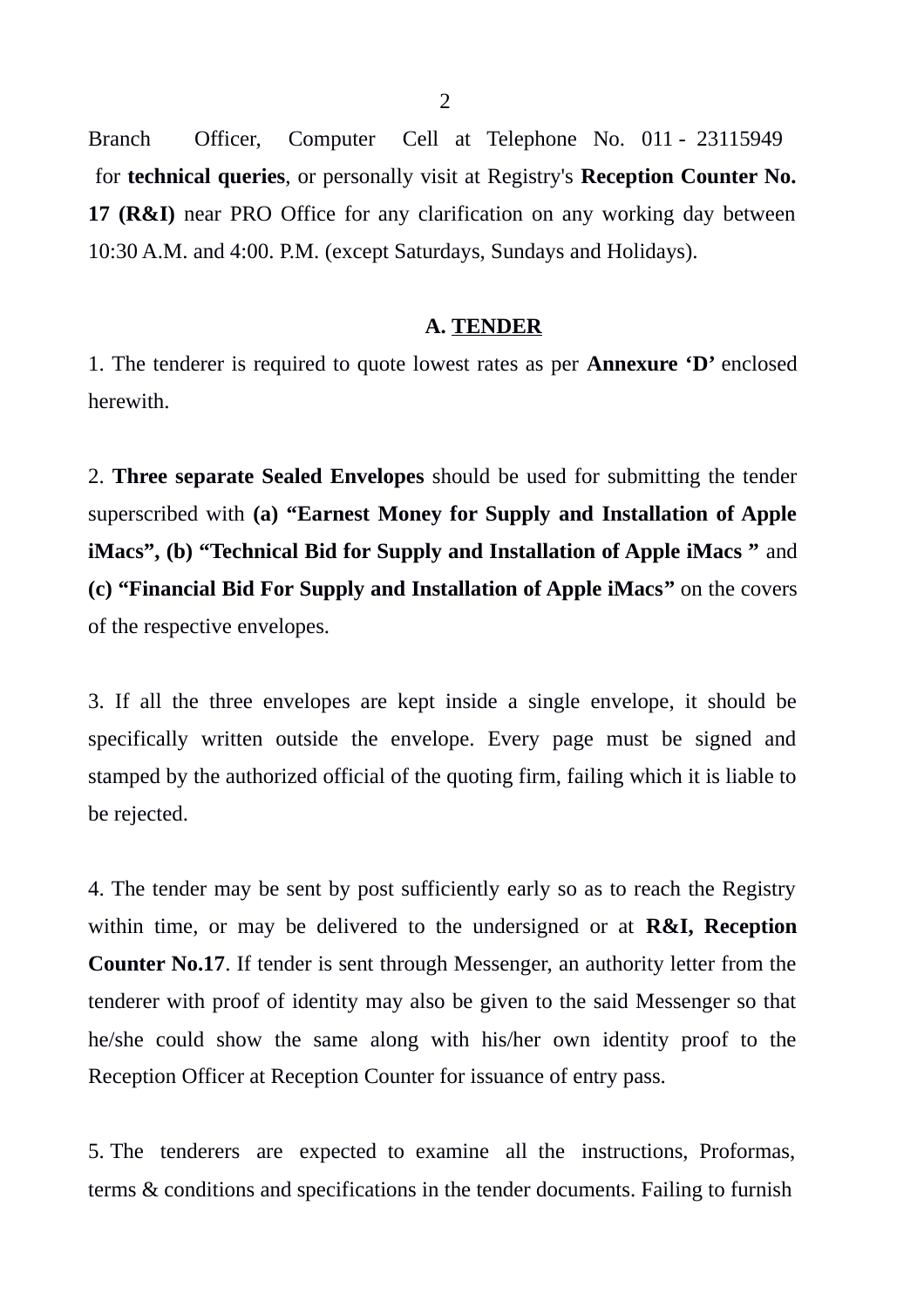all information required by the tender document in any respect will be at the tenderer's risk and may result in the rejection of the tender.

6. The tender must be received not later than the date & time specified for submitting the same. In case, the date of submitting the tender will be declared as a holiday by the Government of India then next working day of the Registry will be treated as the due date of the Tender.

7. Brochures sharing Technical Specifications, wherever necessary, shall also be attached for Technical Evaluation.

#### **B. TERMS AND CONDITIONS OF TENDER**

8. The tenderers are required to quote their lowest rate per unit for **supply and installation of Apple iMacs** in **Annexure-'D'** enclosed herewith and the rates should be valid for a period of 60 days from the date of opening of Tenders. The tenderer shall not be entitled during the said period of 60 days to revoke or cancel its tender or to vary the tender or any terms thereof.

9. The tenderers are required to send their Tender **along with a Demand Draft of Rs. 1,29,600/- (Rupees One Lac Twenty-nine Thousand Six Hundred only) drawn in favour of 'The Registrar(Admn.), Supreme Court of India' payable at New Delhi as Earnest Money**, by writing the name of the firm, telephone number and name of the item on the reverse side of the Demand Draft. If the firm is exempted from depositing the EMD, a valid Certificate to this effect has to be submitted along with the tender documents.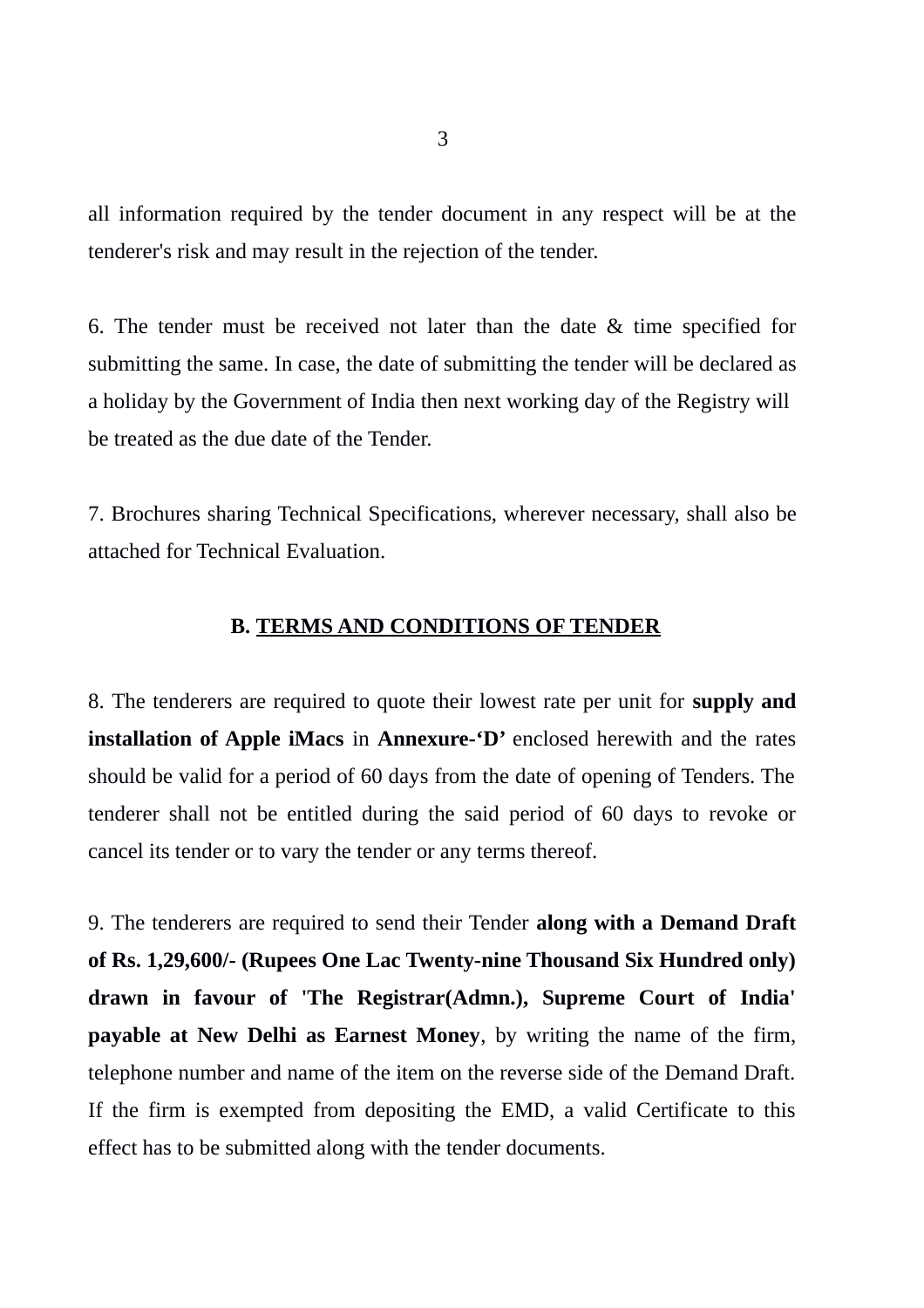10. Financial Bid of only successful technical vendors shall be opened. Order shall be awarded on L-1 basis.

11. Earnest Money Deposit of unsuccessful tenderers would be returned by way of RTGS/NEFT or cheque after the contract has been finally awarded to the successful tenderers.

12. Hypothetical / Conditional tenders shall not be entertained. Tender once submitted shall not be allowed to be withdrawn or altered. If the tender is withdrawn or altered by the concerned party at any time after it is submitted, the tenderer may be debarred to participate in the tender process of the Supreme Court of India.

13. The Registry will deal with the tenderer directly and no middlemen/commission agents etc. should be asked by the tenderer to represent the cause and they will not be entertained by the Registry.

14. Over-writing/over-typing or erasing of the figures which render the tender doubtful or ambiguous are not allowed and shall render the tender invalid.

15. The tenderer shall quote rates both in figures and words with blue/black ball pen. In case of any discrepancy, the price mentioned in words will be considered.

16. The tenderer should submit proof of his/her domicile in Delhi-NCR along with address of office.

17. The Registry, in its discretion, reserves the right to reject or accept any or all tenders, partly or completely, at any time without assigning any reason thereof.

18. Each tenderer has to certify that all the terms and conditions are acceptable to him.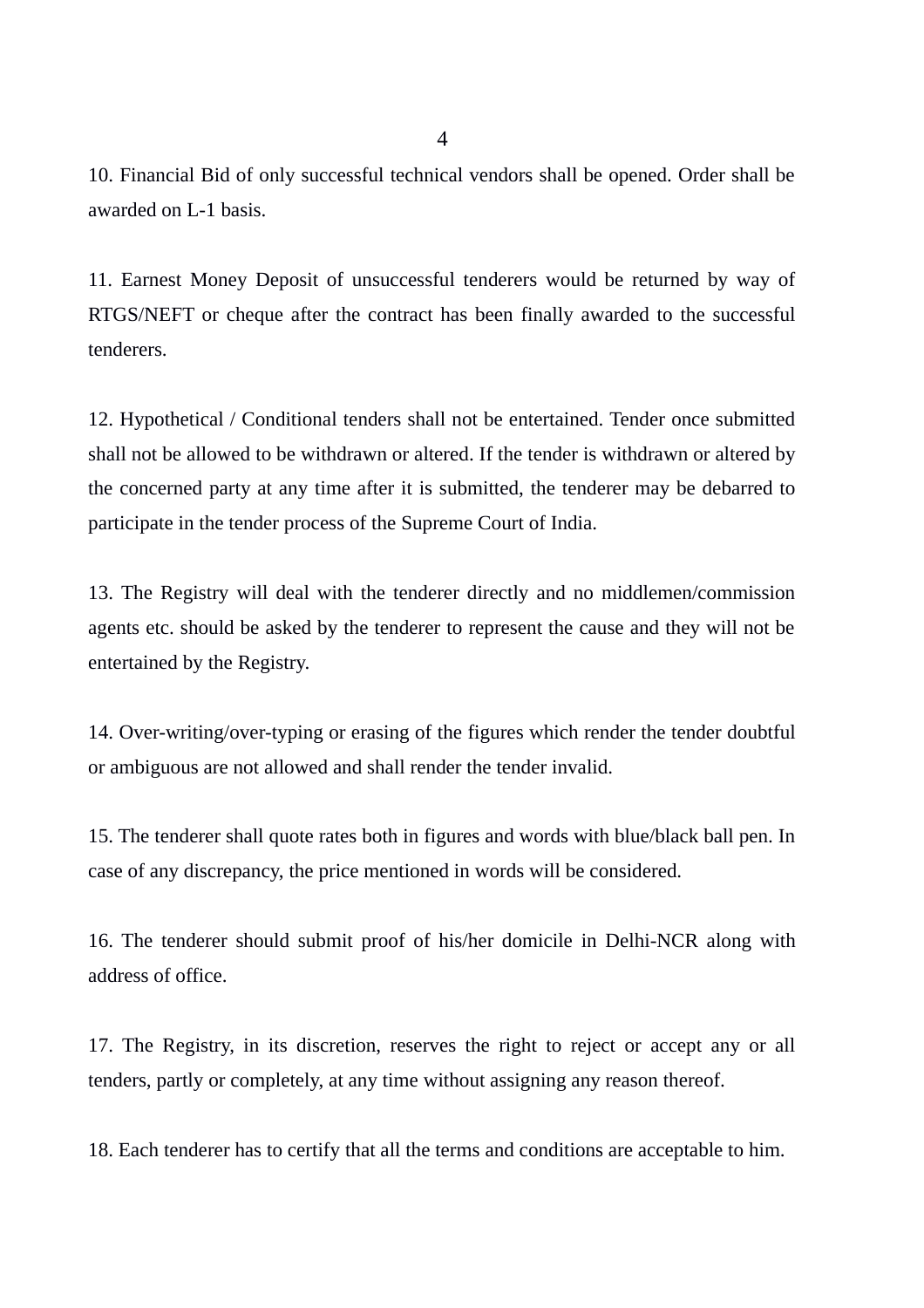19. Tenderers are required to fill the Technical Specifications Compliance Sheet as at **Annexure- 'C'**.

20. The tenderer should have a well established infrastructure with qualified staff for supply and execution of work, and must possess minimum three years experience including Government Offices.

#### **C. TERMS & CONDITIONS OF THE SUCCESSFUL TENDERER**

21. The successful tenderer shall have to deposit **performance security deposit @ 3% of the total amount of tender** by way of Bank Guarantee/Demand Draft drawn in favour of ''The Registrar (Admn), Supreme Court of India, New Delhi''. The Bank Guarantee/Demand Draft will be released only after satisfactory supply and installation of the material, and after 60 days from the date of final bill payment or expiry of company warranty period applicable, **whichever is later.**

22. The supply of the material as per the required specifications shall be required to be made within *20 days* in the Registry (F.O.R. Destination) on receipt of the Supply Order; in case supply is not made within the stipulated time and the Registry is forced to make purchase from outside to meet the emergent demand, the tenderer will be liable to make good the loss due to difference which the Registry may directly deduct from Bill/Security Deposit. Non-availability of raw material/items shall not be accepted as a ground for delay in supply and shall equally be penalised. The payment against supply shall be made after receiving satisfactory working report from Computer Cell against full supply by the vendor.

23. Supply and installation of the said items is to be made expeditiously and on bill basis.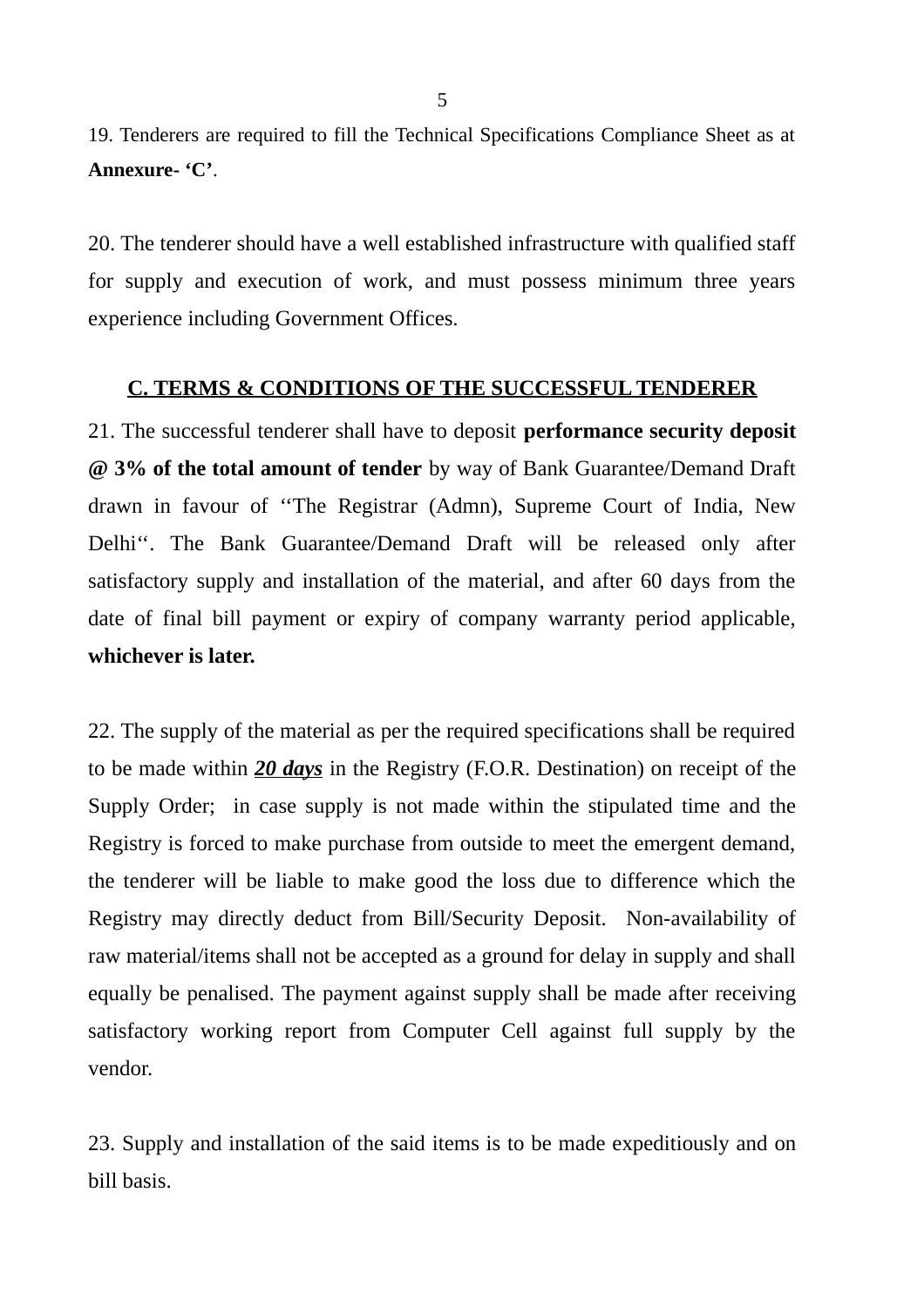24. Even after awarding the Supply Order, the Registry reserves the right to terminate the same at any time, if the services of the tenderer are not found satisfactory.

25. The tenderer shall give an undertaking **(as per Annexure 'B')** that the firm/ Partners/ Director/ Proprietor has not been blacklisted and its business dealings with Central/State Government/Public Sector units/Autonomous bodies have not been banned/ terminated on account of poor performance.

26. The successful tenderer will have to abide by the terms and conditions as may be fixed from time to time by the Registry.

27. The materials should be supplied in original packing and the materials will be inspected by an Inspection Committee of Senior Officers of the Registry and in case the supply and installation is not found in conformity with the approved samples and any complaint is received about its quality and performance during the course of their use/utilization, the entire supply will have to be replaced with the good quality exactly commensurate with approved specifications at the cost of the tenderer. The decision of the Committee in this regard shall be final.

28. Tenderer shall provide complaint call logs pertaining to products delivered as and when required.

29. Tenderer shall provide escalation matrix for support for supplied IT items.

30. During evaluation of bids, tenderers may be asked to demonstrate their products required to be delivered.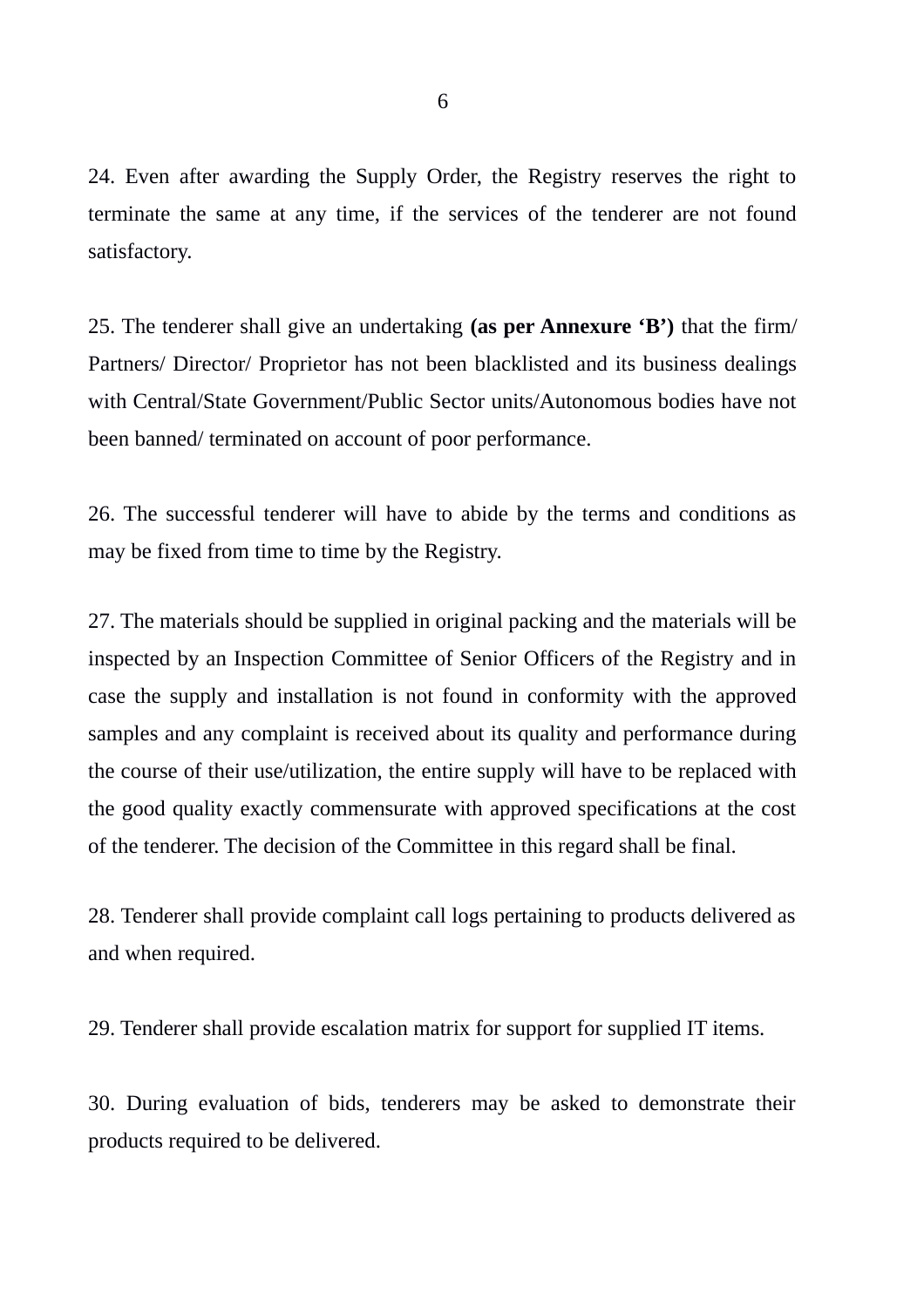31. Complaints are to be required to be attended to on the same day even on Sunday/Holidays and before/after office hours also, as and when required. In case, any iMacs are required to be shifted at other location, no additional charges will be made to the tenderer. Rates quoted shall include cost of commuting, replacement of parts, shifting of iMacs, and no separate travelling charges shall be admissible.

32. No advance payment will be made by the Registry.

33. In case defective iMacs cannot be repaired and made functional on the same day, stand by iMacs of the exact similar specifications will be required to be provided immediately till the particular device is set right.

#### **D. PENALTIES**

34. In case of non-supply or short supply of material by the tenderer, if the Registry is required to purchase from outside at higher rates, the loss, if any, sustained by the Registry would be recovered from the tenderer.

35. Irrespective of the fact as to whether or not the Registry makes arrangements for purchasing from outside, the Registry may impose penalty up to **1% per week subject to maximum of 10%** of total cost of delayed articles, or of forfeiting the performance security if the delay is due to wilful laches or negligence on the part of the tenderer irrespective of inconvenience caused to the Registry.

36. The Performance Security of successful tenderers shall stand forfeited in case of breach of any of the conditions mentioned herein or if the supply and installation of the items is found unsatisfactory/not as per specifications.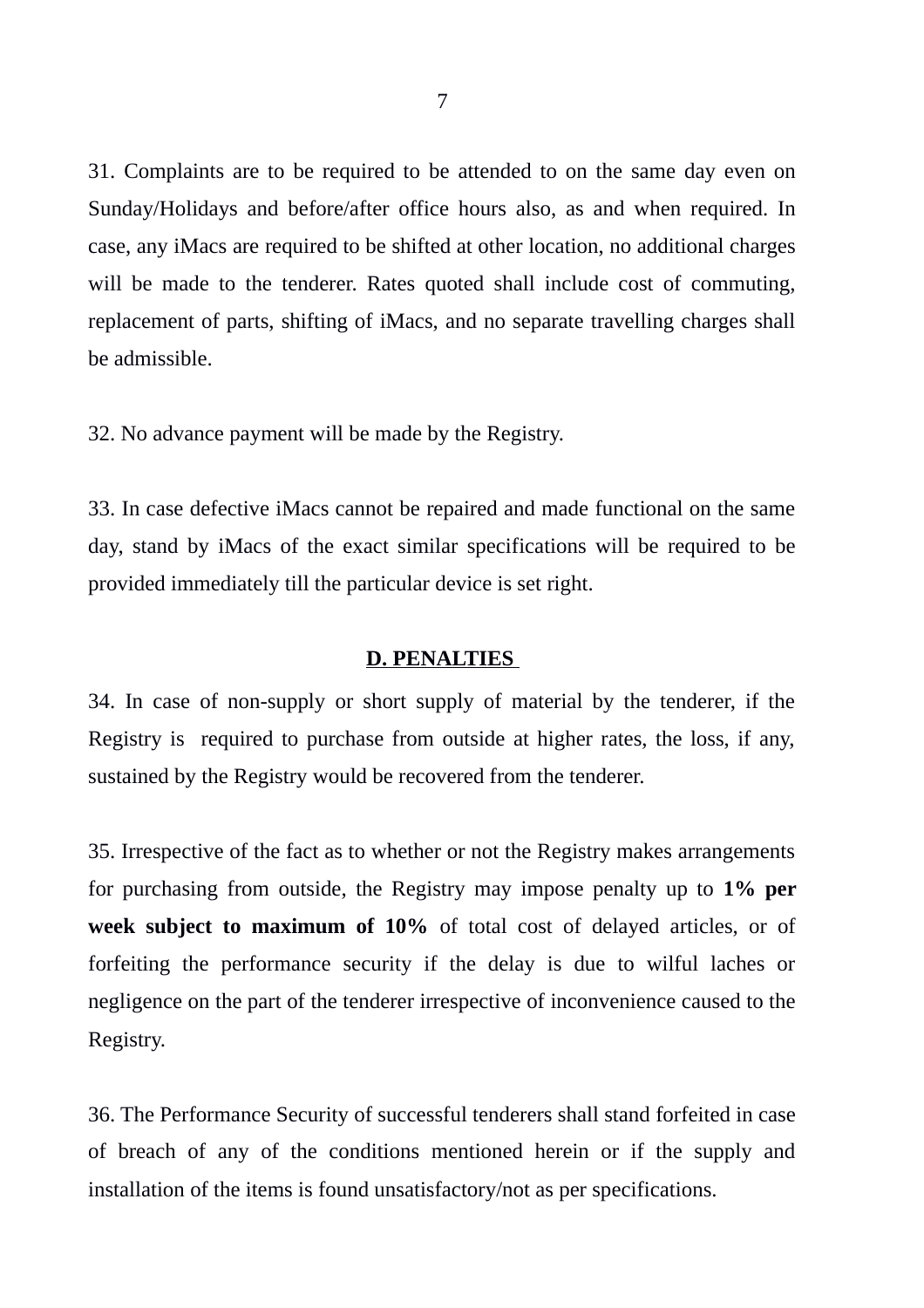# **E. INVITATION OF TENDER**

Interested parties may send their Tenders in Three sealed envelopes superscribing **(a) "Earnest Money for Supply and Installation of Apple iMacs", (b) "Technical Bid for Supply and Installation of Apple iMacs"** and **(c) "Financial Bid For Supply and Installation of Apple iMacs"** respectively addressed by name to the undersigned or at **R&I, Reception Counter No. 17** on or before  $21<sup>st</sup>$  May 2022 up to 11:00 A.M. which will be opened at 11:30 A.M. on the same day by a Committee of Officers, constituted for the purpose before the tenderers or their authorized representatives who may wish to remain present. The tenders received after due date and/or time or without Earnest Money (unless they are exempted from depositing EMD) will not be entertained. In the first instance, envelopes containing Earnest Money will be opened. Thereafter, envelopes containing Technical Bids **(Annexure-'C')** will be opened. The envelopes containing Financial Bids **(Annexure-'D'**) will be opened at a later date and time to be communicated only to the tenderers who are found technically-qualified.

Sd/-

 (Anil Kumar Sharma) Additional Registrar (AM)

**Encls Annexures : A,B,C, D & E**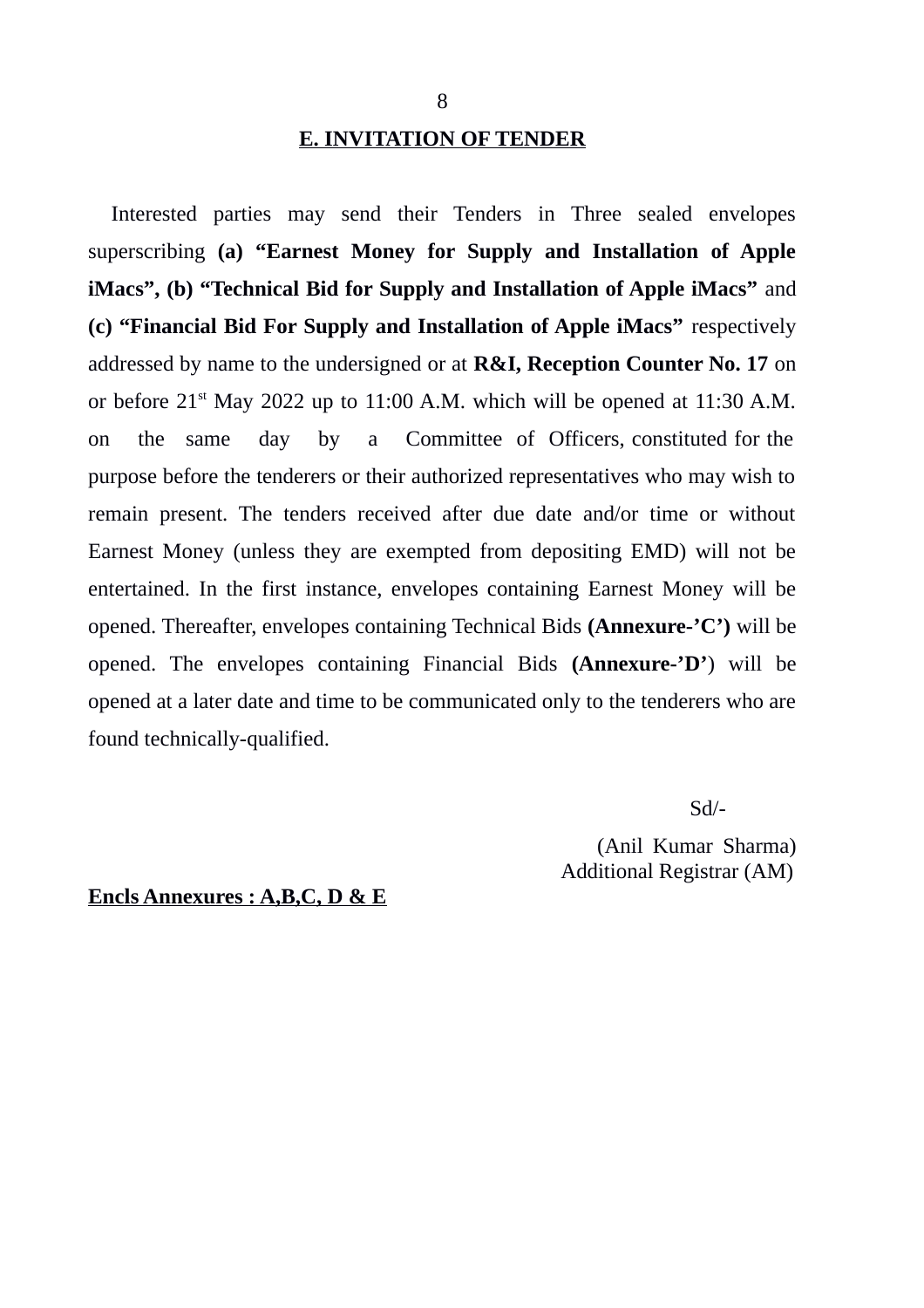# **Supreme Court of India Admn. Material (P & S)**

**Annexure - 'A'**

# **NOTICE INVITING TENDERS FOR SUPPLY AND INSTALLATION OF APPLE IMACS (SILVER COLOUR ONLY)**

# (Proforma to be filled by the Tenderer)

| with Delhi/NCR Address                                                                                                                                                                                                                                 |  |
|--------------------------------------------------------------------------------------------------------------------------------------------------------------------------------------------------------------------------------------------------------|--|
| 2. Name of the Contact Person<br>with Telephone/Mobile No./                                                                                                                                                                                            |  |
| 3 PAN No.                                                                                                                                                                                                                                              |  |
| Proof)                                                                                                                                                                                                                                                 |  |
|                                                                                                                                                                                                                                                        |  |
| 4. Whether all the terms & conditions                                                                                                                                                                                                                  |  |
| 5. Whether rates are inclusive/exclusive<br>of GST.<br>Please mention it clearly $\cdot$ .                                                                                                                                                             |  |
| 6. Discount, if any<br>$\ddotsc$ . The contract of the contract of the contract of the contract of the contract of the contract of the contract of the contract of the contract of the contract of the contract of the contract of the contract of the |  |
|                                                                                                                                                                                                                                                        |  |
| 8. Whether Undertaking of Non-blacklisting attached: ___________________________                                                                                                                                                                       |  |
| Whether empanelled with the Registry<br>9.                                                                                                                                                                                                             |  |
| <b>Delivery Schedule</b><br>10.                                                                                                                                                                                                                        |  |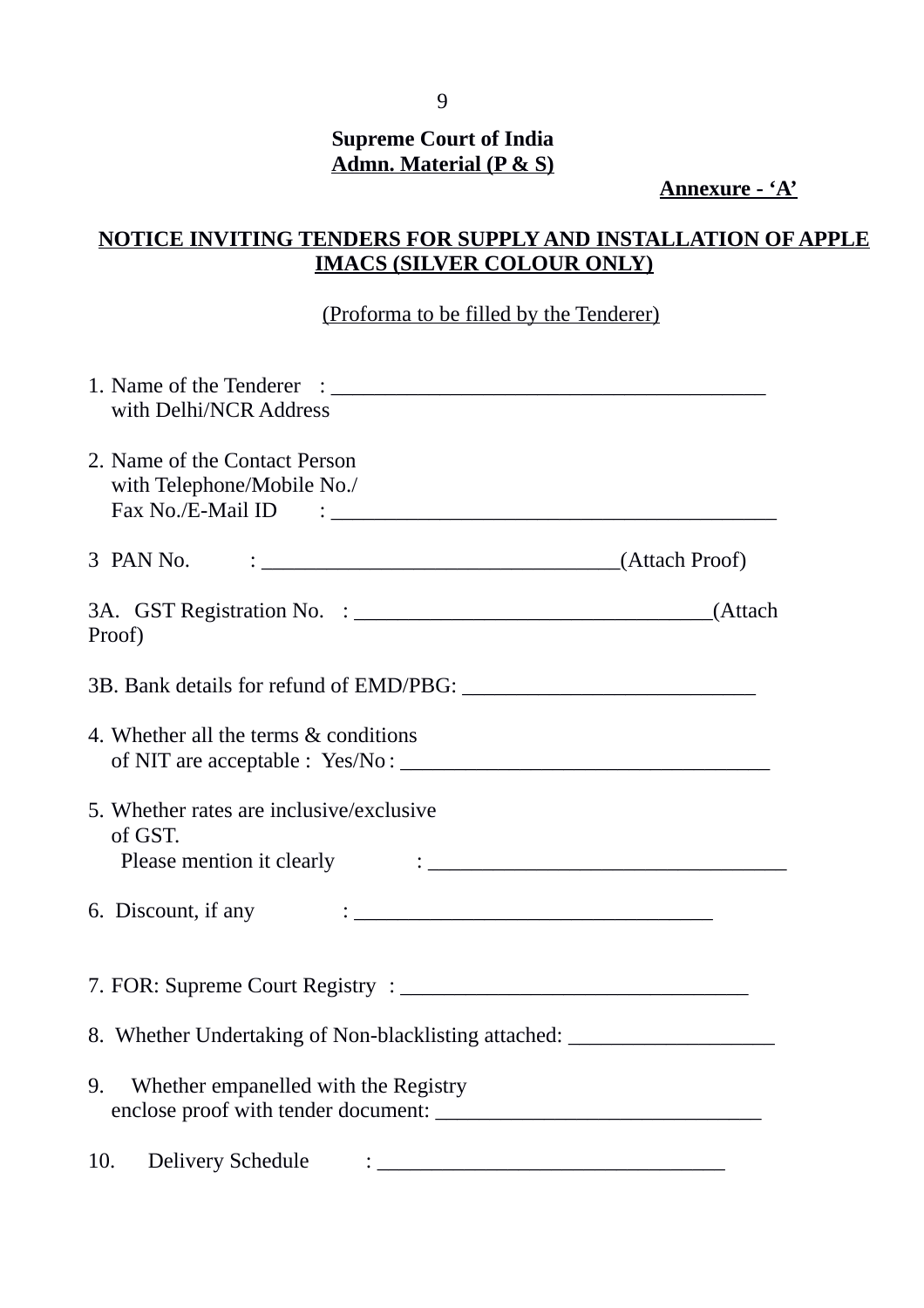- 11. Name & address of the Govt. Offices etc. of which the tenderer is having the contract (For Apple iMac) with name of contact person and his telephone/mobile number:
- 12. Details of previous experience in the field & infrastructure of the Company:

\_\_\_\_\_\_\_\_\_\_\_\_\_\_\_\_\_\_\_\_\_\_\_\_\_\_\_\_\_\_\_\_\_\_\_\_\_\_\_\_\_\_\_\_

13. Whether EMD is submitted or Certificate for its exemption is enclosed:

 $\_$ 

\_\_\_\_\_\_\_\_\_\_\_\_\_\_\_\_\_\_\_\_\_\_\_\_\_\_\_\_\_\_\_

 $\overline{\phantom{a}}$  , which is the set of the set of the set of the set of the set of the set of the set of the set of the set of the set of the set of the set of the set of the set of the set of the set of the set of the set of

14. Whether product literature for the model submitted (Yes/No):

Dated: Signature (Name of firm with stamp)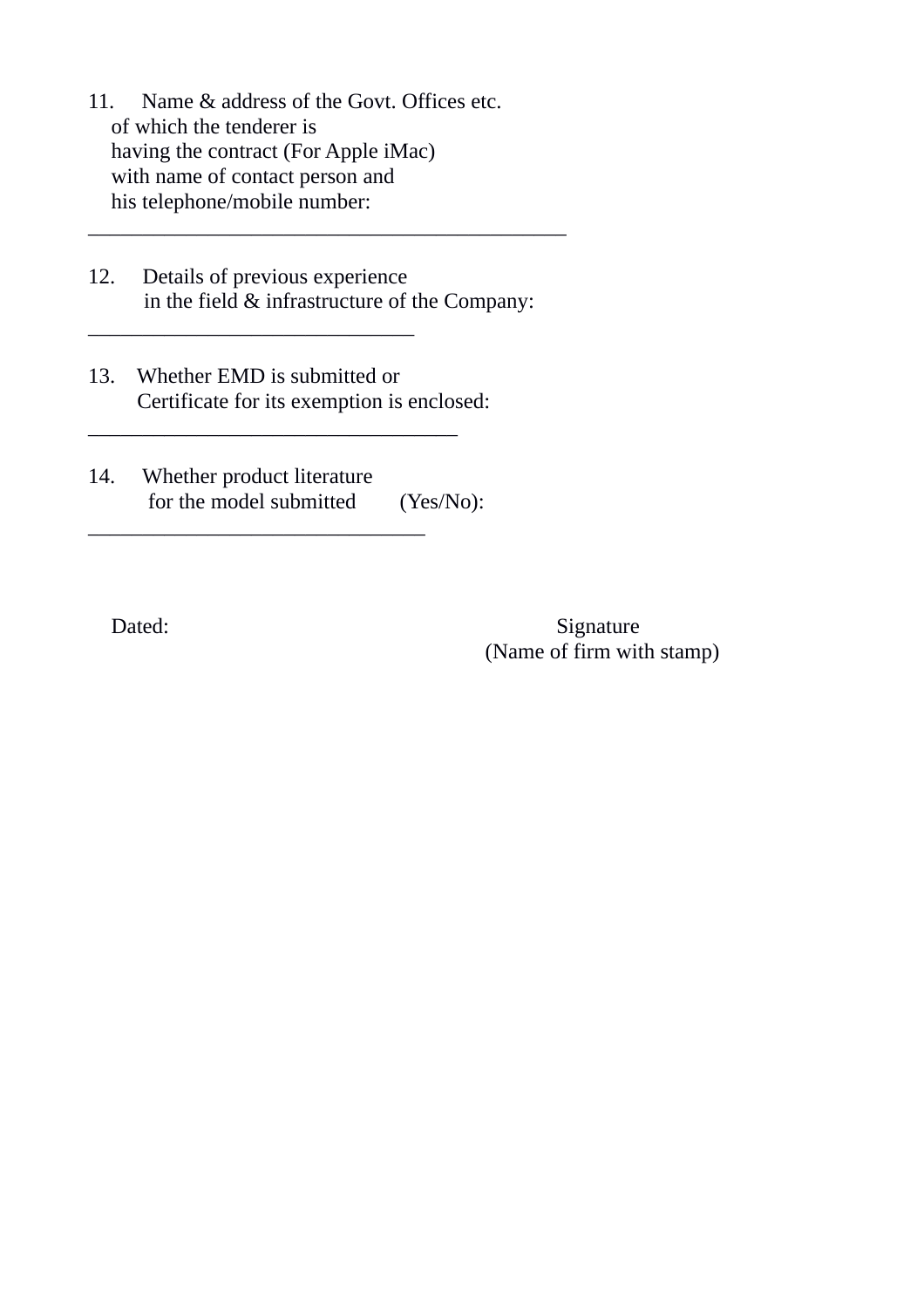# **ANNEXURE-'B'**

# **UNDERTAKING**

I/We undertake that (Firm/Partner/Director/Proprietor) has not been blacklisted/banned by any Government Department/Public Sector undertaking/ Autonomous Body.

> Signature of the authorised signatory of the firm/company/ organisation/Official Stamp/Seal.

Date: Place: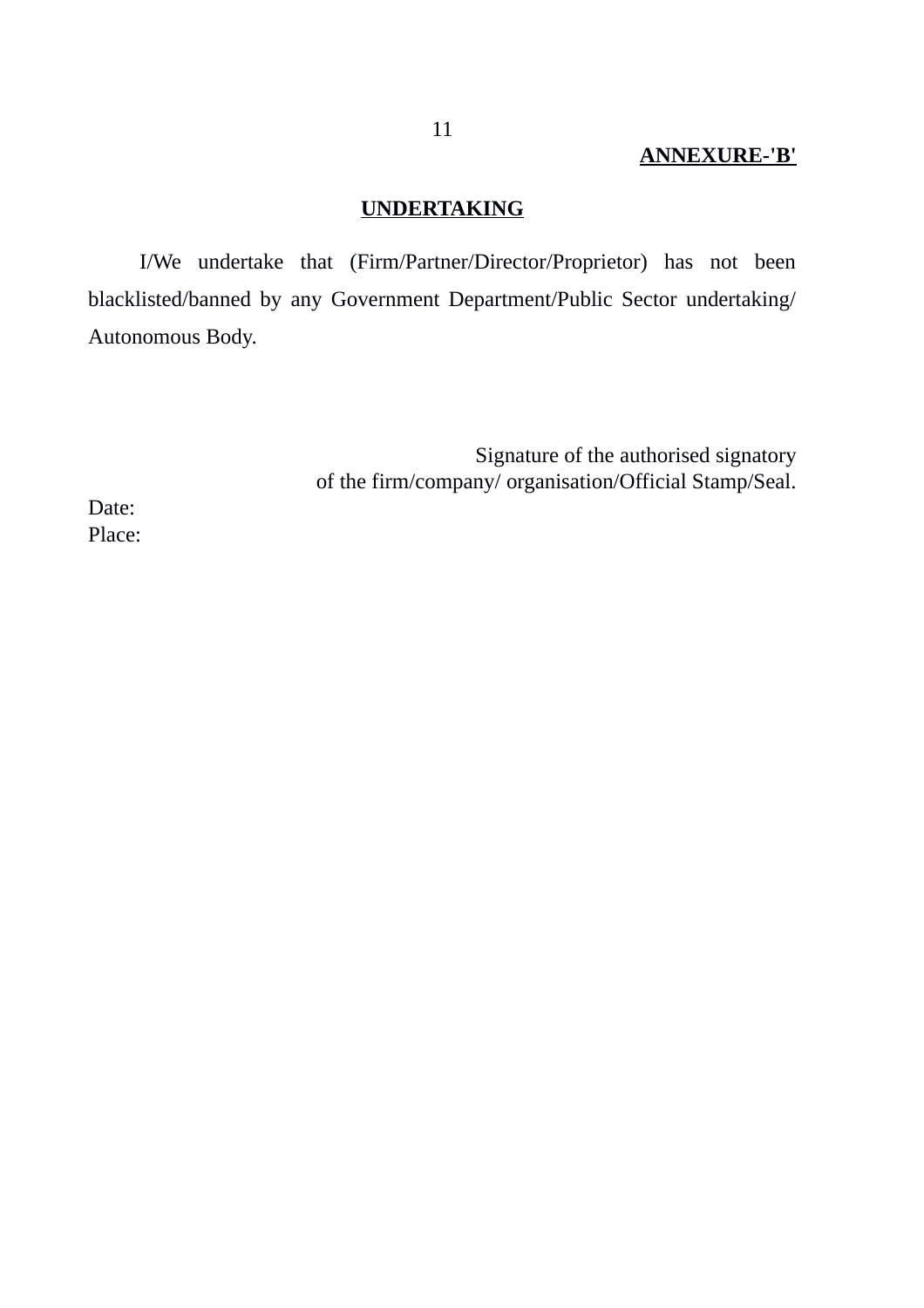### **ANNEXURE-'C'**

### **Supreme Court of India Admn. Material (P & S)**

# (Proforma to be filled by the Tenderer) **TECHNICAL BID**

| S.No. | <b>Description of IT &amp;</b><br>Computer<br><b>Hardware</b> | <b>Technical Specifications of</b><br><b>Hardware</b>                                                                                                                                                                                                                           | <b>Brochures to be</b><br>attached in support<br>of technical<br>specifications for<br>technical Evaluation |  |
|-------|---------------------------------------------------------------|---------------------------------------------------------------------------------------------------------------------------------------------------------------------------------------------------------------------------------------------------------------------------------|-------------------------------------------------------------------------------------------------------------|--|
|       |                                                               |                                                                                                                                                                                                                                                                                 | <b>Mention</b><br><b>Compliance</b><br><u>(Yes / No)</u>                                                    |  |
| (ii)  | iMac<br>Apple<br>(Colour<br>Computer<br>Silver only)          | Apple M1 Chip;<br>24"<br>$\overline{\phantom{a}}$<br>8GB<br>unified<br>screen<br>memory (RAM); 512GB<br>Hard Drive storage; 02<br>thunderbolt/USB-4<br>ports; 02 USB-3 ports;<br>Gigabit Ethernet<br>and<br>Magic Keyboard<br>with<br>Touch ID; Magic Mouse;<br>Magic Trackpad; |                                                                                                             |  |
|       |                                                               | AppleCare+ 3 Years of<br>accidental<br>damage<br>protection.                                                                                                                                                                                                                    |                                                                                                             |  |
|       |                                                               | Accessories: USB-C to<br>USB Adapter; USB-C<br>AV Multiport<br>Digital<br>Adapter.                                                                                                                                                                                              |                                                                                                             |  |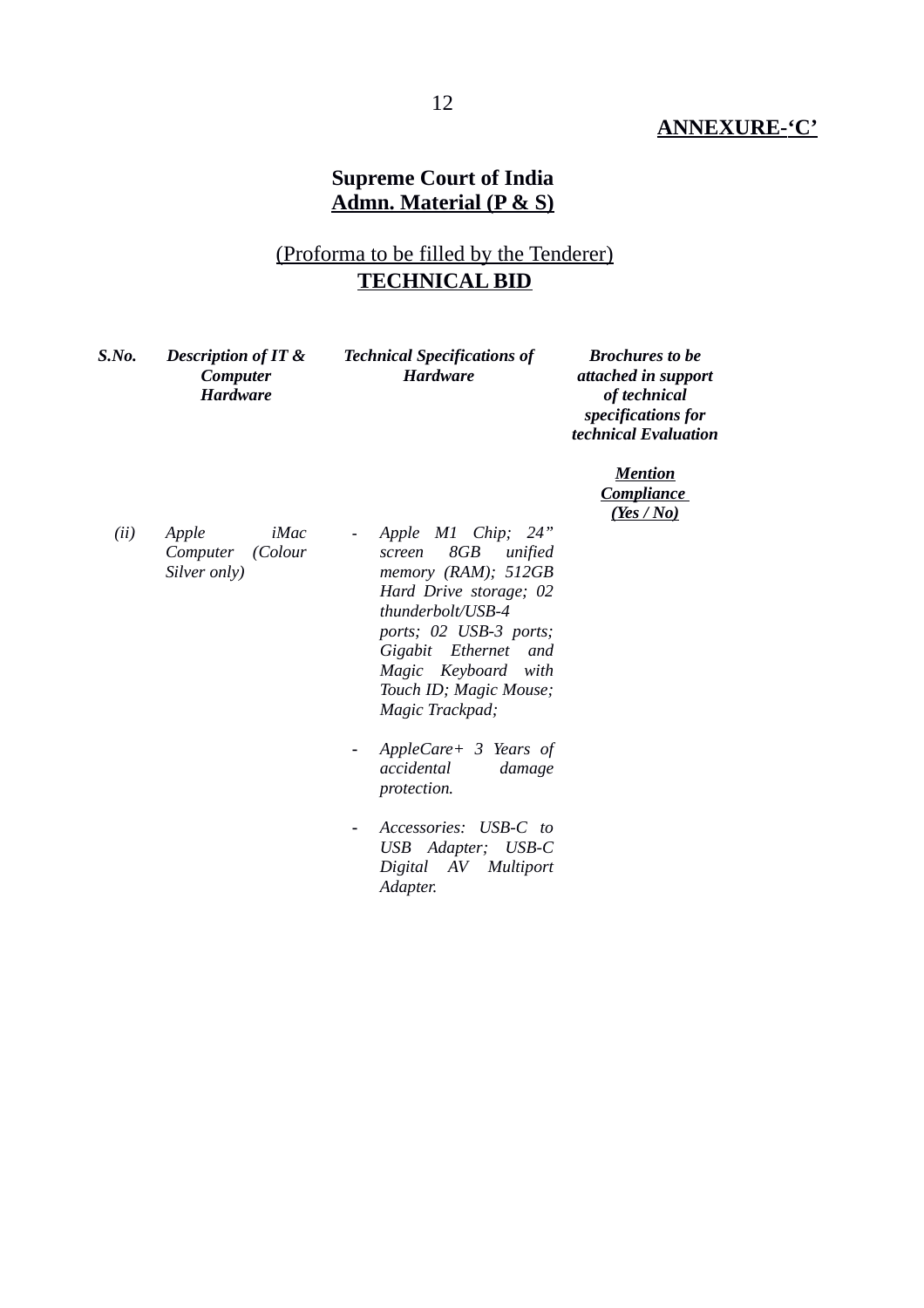## **ANNEXURE-'D'**

### **Supreme Court of India Admn. Material (P & S)**

## (Proforma to be filled by the Tenderer) **Financial Bid**

| S. No<br>(A) | <b>Item Name</b><br>(B)                                                                                                                                                                                                                                                                         | Qty<br>(C) | Price per<br>unit without<br>GST%<br>(In Rs.)<br>(D) | <b>Total</b><br><b>Price</b><br>without<br>GST%<br>(In Rs.)<br>(E)<br>$=(C)x(D)$ | GST% extra<br>applicable on Total<br><b>Price</b><br>(F) |
|--------------|-------------------------------------------------------------------------------------------------------------------------------------------------------------------------------------------------------------------------------------------------------------------------------------------------|------------|------------------------------------------------------|----------------------------------------------------------------------------------|----------------------------------------------------------|
|              |                                                                                                                                                                                                                                                                                                 |            | Tenderer to mention rates in WORDS also              |                                                                                  |                                                          |
| $\mathbf{1}$ | Apple iMac Computer (Colour Silver only)<br>Apple M1 Chip; 24" screen 8GB<br>unified memory (RAM); 512GB<br>Drive<br>Hard<br>storage;<br>02<br>thunderbolt/USB-4 ports; 02 USB-3<br>ports; Gigabit Ethernet and Magic<br>36<br>Keyboard with Touch ID; Magic<br>units<br>Mouse; Magic Trackpad. |            |                                                      |                                                                                  |                                                          |
| 2            | AppleCare+ 3 Years of accidental<br>damage protection.                                                                                                                                                                                                                                          |            |                                                      |                                                                                  |                                                          |
| 3            | <b>USB</b><br>Accessories:<br>$USB-C$<br>to<br>Adapter;<br>$\ensuremath{USB}\xspace$ -C<br>Digital<br>$\boldsymbol{A}\boldsymbol{V}$<br>Multiport Adapter.                                                                                                                                      |            |                                                      |                                                                                  |                                                          |
|              | <b>Total</b>                                                                                                                                                                                                                                                                                    |            |                                                      |                                                                                  |                                                          |

# Dated: Signature (Name of firm with stamp)